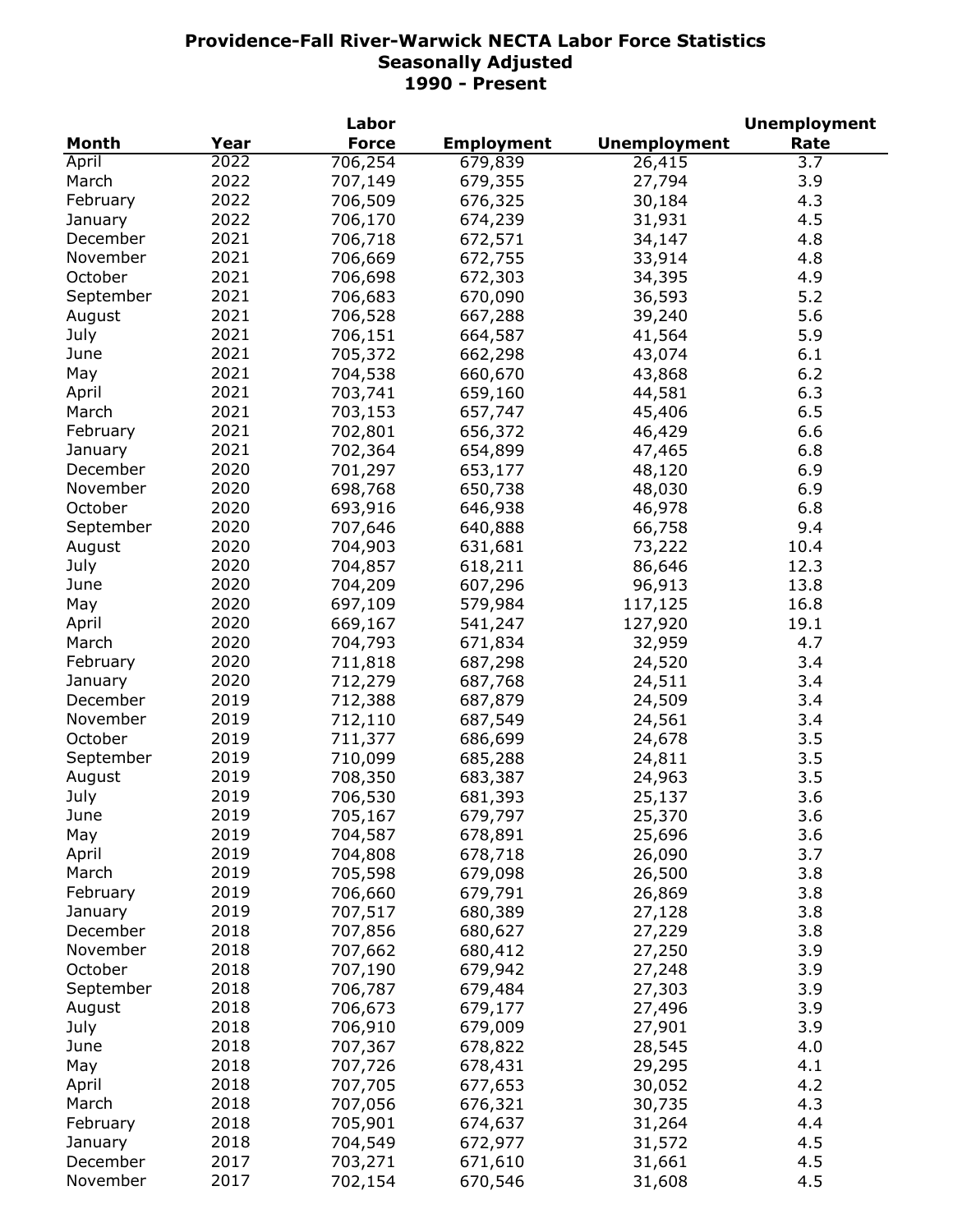|              |      | Labor        |                   |                     | <b>Unemployment</b> |
|--------------|------|--------------|-------------------|---------------------|---------------------|
| <b>Month</b> | Year | <b>Force</b> | <b>Employment</b> | <b>Unemployment</b> | Rate                |
| October      | 2017 | 701,236      | 669,755           | 31,481              | $4.\overline{5}$    |
| September    | 2017 | 700,452      | 669,111           | 31,341              | 4.5                 |
| August       | 2017 | 699,839      | 668,637           | 31,202              | 4.5                 |
| July         | 2017 | 699,432      | 668,309           | 31,123              | 4.4                 |
| June         | 2017 | 699,559      | 668,364           | 31,195              | 4.5                 |
| May          | 2017 | 700,105      | 668,648           | 31,457              | 4.5                 |
| April        | 2017 | 700,258      | 668,496           | 31,762              | 4.5                 |
| March        | 2017 | 699,305      | 667,329           | 31,976              | 4.6                 |
| February     | 2017 | 696,900      | 664,763           | 32,137              | 4.6                 |
| January      | 2017 | 693,187      | 660,880           | 32,307              | 4.7                 |
| December     | 2016 | 688,924      | 656,402           | 32,522              | 4.7                 |
| November     | 2016 | 685,064      | 652,220           | 32,844              | 4.8                 |
| October      | 2016 |              |                   |                     |                     |
|              |      | 682,338      | 649,041           | 33,297              | 4.9                 |
| September    | 2016 | 681,000      | 647,120           | 33,880              | 5.0                 |
| August       | 2016 | 680,868      | 646,332           | 34,536              | 5.1                 |
| July         | 2016 | 681,390      | 646,220           | 35,170              | 5.2                 |
| June         | 2016 | 681,778      | 646,139           | 35,639              | 5.2                 |
| May          | 2016 | 681,789      | 645,865           | 35,924              | 5.3                 |
| April        | 2016 | 681,718      | 645,562           | 36,156              | 5.3                 |
| March        | 2016 | 681,586      | 645,146           | 36,440              | 5.3                 |
| February     | 2016 | 681,320      | 644,554           | 36,766              | 5.4                 |
| January      | 2016 | 680,885      | 643,780           | 37,105              | 5.4                 |
| December     | 2015 | 680,316      | 642,870           | 37,446              | 5.5                 |
| November     | 2015 | 679,744      | 641,972           | 37,772              | 5.6                 |
| October      | 2015 | 679,520      | 641,358           | 38,162              | 5.6                 |
| September    | 2015 | 679,939      | 641,253           | 38,686              | 5.7                 |
| August       | 2015 | 680,875      | 641,551           | 39,324              | 5.8                 |
| July         | 2015 | 682,099      | 642,027           | 40,072              | 5.9                 |
| June         | 2015 | 683,473      | 642,542           | 40,931              | 6.0                 |
| May          | 2015 | 684,726      | 642,934           | 41,792              | 6.1                 |
| April        | 2015 | 685,511      | 642,985           | 42,526              | 6.2                 |
| March        | 2015 | 685,816      | 642,717           | 43,099              | 6.3                 |
| February     | 2015 | 685,731      | 642,119           | 43,612              | 6.4                 |
| January      | 2015 | 685,435      | 641,180           | 44,255              | 6.5                 |
| December     | 2014 | 685,077      | 639,876           | 45,201              | 6.6                 |
| November     | 2014 | 684,762      | 638,356           | 46,406              | 6.8                 |
| October      | 2014 | 684,481      | 636,775           | 47,706              | 7.0                 |
| September    | 2014 | 684,118      | 635,207           | 48,911              | 7.1                 |
| August       | 2014 | 683,723      | 633,715           | 50,008              | 7.3                 |
| July         | 2014 | 683,386      |                   | 51,081              | 7.5                 |
| June         | 2014 |              | 632,305           |                     |                     |
|              |      | 683,033      | 630,839           | 52,194              | 7.6                 |
| May          | 2014 | 682,579      | 629,202           | 53,377              | 7.8                 |
| April        | 2014 | 682,133      | 627,500           | 54,633              | 8.0                 |
| March        | 2014 | 681,749      | 625,793           | 55,956              | 8.2                 |
| February     | 2014 | 681,533      | 624,174           | 57,359              | 8.4                 |
| January      | 2014 | 681,559      | 622,823           | 58,736              | 8.6                 |
| December     | 2013 | 681,744      | 621,774           | 59,970              | 8.8                 |
| November     | 2013 | 682,135      | 621,079           | 61,056              | 9.0                 |
| October      | 2013 | 682,750      | 620,722           | 62,028              | 9.1                 |
| September    | 2013 | 683,526      | 620,673           | 62,853              | 9.2                 |
| August       | 2013 | 684,154      | 620,732           | 63,422              | 9.3                 |
| July         | 2013 | 684,295      | 620,710           | 63,585              | 9.3                 |
| June         | 2013 | 684,010      | 620,514           | 63,496              | 9.3                 |
| May          | 2013 | 683,681      | 620,287           | 63,394              | 9.3                 |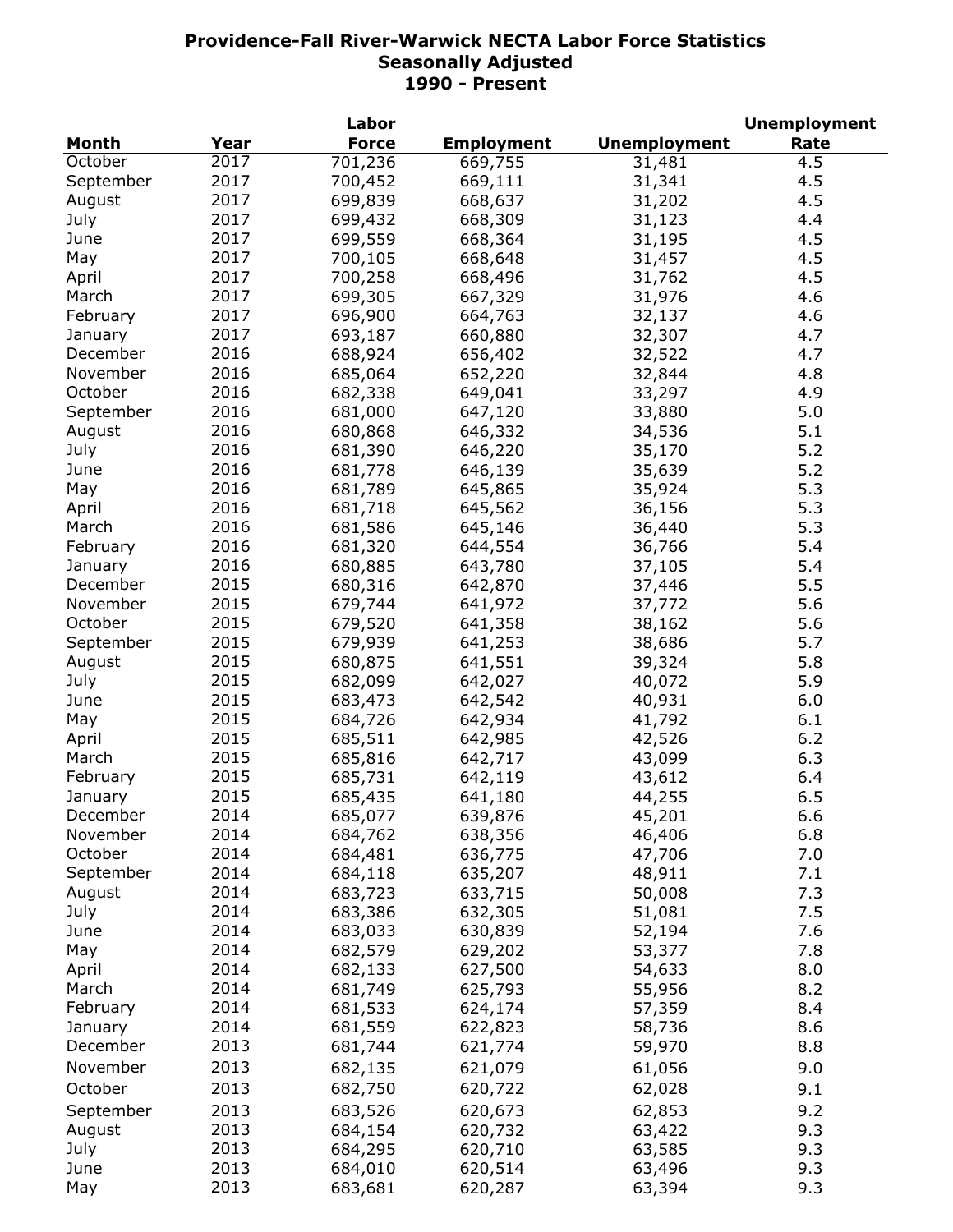| <b>Force</b><br><b>Employment</b><br><b>Unemployment</b><br>Rate<br>Month<br>Year<br>2013<br>683,543<br>63,383<br>April<br>620,160<br>9.3<br>2013<br>March<br>683,865<br>620,352<br>63,513<br>9.3<br>2013<br>9.3<br>February<br>684,809<br>621,034<br>63,775<br>2013<br>9.3<br>686,176<br>622,033<br>64,143<br>January<br>2012<br>622,902<br>9.4<br>December<br>687,527<br>64,625<br>2012<br>November<br>688,377<br>623,149<br>9.5<br>65,228<br>2012<br>October<br>688,542<br>622,613<br>65,929<br>9.6<br>2012<br>688,070<br>621,396<br>September<br>66,674<br>9.7<br>2012<br>687,098<br>619,716<br>67,382<br>9.8<br>August<br>July<br>2012<br>685,849<br>617,847<br>68,002<br>9.9<br>2012<br>684,373<br>615,955<br>68,418<br>10.0<br>June<br>2012<br>682,850<br>614,226<br>10.0<br>May<br>68,624<br>2012<br>612,892<br>10.1<br>April<br>681,664<br>68,772<br>2012<br>10.1<br>681,153<br>612,133<br>69,020<br>March<br>2012<br>681,330<br>611,805<br>10.2<br>February<br>69,525<br>2012<br>10.3<br>682,194<br>611,868<br>70,326<br>January<br>2011<br>10.4<br>December<br>683,407<br>612,175<br>71,232<br>2011<br>November<br>10.5<br>684,534<br>612,507<br>72,027<br>2011<br>October<br>612,639<br>10.6<br>685,241<br>72,602<br>2011<br>685,517<br>72,928<br>10.6<br>September<br>612,589<br>2011<br>73,049<br>10.7<br>August<br>685,588<br>612,539<br>2011<br>73,040<br>10.7<br>July<br>685,586<br>612,546<br>2011<br>612,634<br>73,029<br>June<br>685,663<br>10.7<br>2011<br>685,965<br>612,846<br>73,119<br>10.7<br>May<br>2011<br>686,603<br>613,155<br>73,448<br>10.7<br>April<br>2011<br>687,615<br>613,524<br>74,091<br>10.8<br>March<br>2011<br>688,865<br>613,936<br>74,929<br>10.9<br>February<br>2011<br>11.0<br>690,357<br>614,518<br>75,839<br>January<br>2010<br>76,717<br>11.1<br>692,113<br>615,396<br>December<br>2010<br>11.2<br>November<br>693,963<br>616,584<br>77,379<br>11.2<br>October<br>2010<br>695,506<br>617,784<br>77,722<br>2010<br>11.2<br>September<br>696,587<br>618,745<br>77,842<br>2010<br>11.2<br>697,204<br>619,264<br>77,940<br>August<br>2010<br>697,405<br>619,200<br>78,205<br>11.2<br>July<br>June<br>2010<br>697,150<br>618,422<br>78,728<br>11.3<br>2010<br>696,448<br>616,934<br>79,514<br>11.4<br>May<br>2010<br>11.6<br>695,597<br>615,213<br>80,384<br>April<br>2010<br>695,090<br>613,943<br>81,147<br>11.7<br>March<br>2010<br>695,230<br>613,461<br>81,769<br>11.8<br>February<br>2010<br>695,939<br>82,159<br>11.8<br>613,780<br>January<br>2009<br>698,347<br>615,082<br>83,265<br>11.9<br>December<br>700,102<br>2009<br>616,697<br>83,405<br>11.9<br>November<br>702,035<br>83,391<br>October<br>2009<br>618,644<br>11.9<br>703,730<br>83,231<br>2009<br>620,499<br>11.8<br>September<br>704,897<br>2009<br>621,959<br>82,938<br>11.8<br>August<br>11.7<br>July<br>2009<br>705,564<br>623,027<br>82,537<br>11.6<br>2009<br>705,772<br>623,793<br>81,979<br>June<br>11.5<br>2009<br>705,436<br>624,348<br>May<br>81,088<br>2009<br>11.3<br>704,497<br>624,894<br>79,603<br>April<br>2009<br>703,156<br>625,803<br>77,353<br>11.0<br>March<br>2009<br>701,854<br>74,362<br>10.6<br>February<br>627,492<br>2009<br>700,878<br>629,972<br>70,906<br>10.1<br>January<br>9.6<br>2008<br>700,328<br>632,949<br>67,379<br>December |          |      | Labor   |         |        | <b>Unemployment</b> |
|-------------------------------------------------------------------------------------------------------------------------------------------------------------------------------------------------------------------------------------------------------------------------------------------------------------------------------------------------------------------------------------------------------------------------------------------------------------------------------------------------------------------------------------------------------------------------------------------------------------------------------------------------------------------------------------------------------------------------------------------------------------------------------------------------------------------------------------------------------------------------------------------------------------------------------------------------------------------------------------------------------------------------------------------------------------------------------------------------------------------------------------------------------------------------------------------------------------------------------------------------------------------------------------------------------------------------------------------------------------------------------------------------------------------------------------------------------------------------------------------------------------------------------------------------------------------------------------------------------------------------------------------------------------------------------------------------------------------------------------------------------------------------------------------------------------------------------------------------------------------------------------------------------------------------------------------------------------------------------------------------------------------------------------------------------------------------------------------------------------------------------------------------------------------------------------------------------------------------------------------------------------------------------------------------------------------------------------------------------------------------------------------------------------------------------------------------------------------------------------------------------------------------------------------------------------------------------------------------------------------------------------------------------------------------------------------------------------------------------------------------------------------------------------------------------------------------------------------------------------------------------------------------------------------------------------------------------------------------------------------------------------------------------------------------------------------------------------------------------------------------------------------------------------------------------------------------------------------------------------------------------------------------------------|----------|------|---------|---------|--------|---------------------|
|                                                                                                                                                                                                                                                                                                                                                                                                                                                                                                                                                                                                                                                                                                                                                                                                                                                                                                                                                                                                                                                                                                                                                                                                                                                                                                                                                                                                                                                                                                                                                                                                                                                                                                                                                                                                                                                                                                                                                                                                                                                                                                                                                                                                                                                                                                                                                                                                                                                                                                                                                                                                                                                                                                                                                                                                                                                                                                                                                                                                                                                                                                                                                                                                                                                                                     |          |      |         |         |        |                     |
|                                                                                                                                                                                                                                                                                                                                                                                                                                                                                                                                                                                                                                                                                                                                                                                                                                                                                                                                                                                                                                                                                                                                                                                                                                                                                                                                                                                                                                                                                                                                                                                                                                                                                                                                                                                                                                                                                                                                                                                                                                                                                                                                                                                                                                                                                                                                                                                                                                                                                                                                                                                                                                                                                                                                                                                                                                                                                                                                                                                                                                                                                                                                                                                                                                                                                     |          |      |         |         |        |                     |
|                                                                                                                                                                                                                                                                                                                                                                                                                                                                                                                                                                                                                                                                                                                                                                                                                                                                                                                                                                                                                                                                                                                                                                                                                                                                                                                                                                                                                                                                                                                                                                                                                                                                                                                                                                                                                                                                                                                                                                                                                                                                                                                                                                                                                                                                                                                                                                                                                                                                                                                                                                                                                                                                                                                                                                                                                                                                                                                                                                                                                                                                                                                                                                                                                                                                                     |          |      |         |         |        |                     |
|                                                                                                                                                                                                                                                                                                                                                                                                                                                                                                                                                                                                                                                                                                                                                                                                                                                                                                                                                                                                                                                                                                                                                                                                                                                                                                                                                                                                                                                                                                                                                                                                                                                                                                                                                                                                                                                                                                                                                                                                                                                                                                                                                                                                                                                                                                                                                                                                                                                                                                                                                                                                                                                                                                                                                                                                                                                                                                                                                                                                                                                                                                                                                                                                                                                                                     |          |      |         |         |        |                     |
|                                                                                                                                                                                                                                                                                                                                                                                                                                                                                                                                                                                                                                                                                                                                                                                                                                                                                                                                                                                                                                                                                                                                                                                                                                                                                                                                                                                                                                                                                                                                                                                                                                                                                                                                                                                                                                                                                                                                                                                                                                                                                                                                                                                                                                                                                                                                                                                                                                                                                                                                                                                                                                                                                                                                                                                                                                                                                                                                                                                                                                                                                                                                                                                                                                                                                     |          |      |         |         |        |                     |
|                                                                                                                                                                                                                                                                                                                                                                                                                                                                                                                                                                                                                                                                                                                                                                                                                                                                                                                                                                                                                                                                                                                                                                                                                                                                                                                                                                                                                                                                                                                                                                                                                                                                                                                                                                                                                                                                                                                                                                                                                                                                                                                                                                                                                                                                                                                                                                                                                                                                                                                                                                                                                                                                                                                                                                                                                                                                                                                                                                                                                                                                                                                                                                                                                                                                                     |          |      |         |         |        |                     |
|                                                                                                                                                                                                                                                                                                                                                                                                                                                                                                                                                                                                                                                                                                                                                                                                                                                                                                                                                                                                                                                                                                                                                                                                                                                                                                                                                                                                                                                                                                                                                                                                                                                                                                                                                                                                                                                                                                                                                                                                                                                                                                                                                                                                                                                                                                                                                                                                                                                                                                                                                                                                                                                                                                                                                                                                                                                                                                                                                                                                                                                                                                                                                                                                                                                                                     |          |      |         |         |        |                     |
|                                                                                                                                                                                                                                                                                                                                                                                                                                                                                                                                                                                                                                                                                                                                                                                                                                                                                                                                                                                                                                                                                                                                                                                                                                                                                                                                                                                                                                                                                                                                                                                                                                                                                                                                                                                                                                                                                                                                                                                                                                                                                                                                                                                                                                                                                                                                                                                                                                                                                                                                                                                                                                                                                                                                                                                                                                                                                                                                                                                                                                                                                                                                                                                                                                                                                     |          |      |         |         |        |                     |
|                                                                                                                                                                                                                                                                                                                                                                                                                                                                                                                                                                                                                                                                                                                                                                                                                                                                                                                                                                                                                                                                                                                                                                                                                                                                                                                                                                                                                                                                                                                                                                                                                                                                                                                                                                                                                                                                                                                                                                                                                                                                                                                                                                                                                                                                                                                                                                                                                                                                                                                                                                                                                                                                                                                                                                                                                                                                                                                                                                                                                                                                                                                                                                                                                                                                                     |          |      |         |         |        |                     |
|                                                                                                                                                                                                                                                                                                                                                                                                                                                                                                                                                                                                                                                                                                                                                                                                                                                                                                                                                                                                                                                                                                                                                                                                                                                                                                                                                                                                                                                                                                                                                                                                                                                                                                                                                                                                                                                                                                                                                                                                                                                                                                                                                                                                                                                                                                                                                                                                                                                                                                                                                                                                                                                                                                                                                                                                                                                                                                                                                                                                                                                                                                                                                                                                                                                                                     |          |      |         |         |        |                     |
|                                                                                                                                                                                                                                                                                                                                                                                                                                                                                                                                                                                                                                                                                                                                                                                                                                                                                                                                                                                                                                                                                                                                                                                                                                                                                                                                                                                                                                                                                                                                                                                                                                                                                                                                                                                                                                                                                                                                                                                                                                                                                                                                                                                                                                                                                                                                                                                                                                                                                                                                                                                                                                                                                                                                                                                                                                                                                                                                                                                                                                                                                                                                                                                                                                                                                     |          |      |         |         |        |                     |
|                                                                                                                                                                                                                                                                                                                                                                                                                                                                                                                                                                                                                                                                                                                                                                                                                                                                                                                                                                                                                                                                                                                                                                                                                                                                                                                                                                                                                                                                                                                                                                                                                                                                                                                                                                                                                                                                                                                                                                                                                                                                                                                                                                                                                                                                                                                                                                                                                                                                                                                                                                                                                                                                                                                                                                                                                                                                                                                                                                                                                                                                                                                                                                                                                                                                                     |          |      |         |         |        |                     |
|                                                                                                                                                                                                                                                                                                                                                                                                                                                                                                                                                                                                                                                                                                                                                                                                                                                                                                                                                                                                                                                                                                                                                                                                                                                                                                                                                                                                                                                                                                                                                                                                                                                                                                                                                                                                                                                                                                                                                                                                                                                                                                                                                                                                                                                                                                                                                                                                                                                                                                                                                                                                                                                                                                                                                                                                                                                                                                                                                                                                                                                                                                                                                                                                                                                                                     |          |      |         |         |        |                     |
|                                                                                                                                                                                                                                                                                                                                                                                                                                                                                                                                                                                                                                                                                                                                                                                                                                                                                                                                                                                                                                                                                                                                                                                                                                                                                                                                                                                                                                                                                                                                                                                                                                                                                                                                                                                                                                                                                                                                                                                                                                                                                                                                                                                                                                                                                                                                                                                                                                                                                                                                                                                                                                                                                                                                                                                                                                                                                                                                                                                                                                                                                                                                                                                                                                                                                     |          |      |         |         |        |                     |
|                                                                                                                                                                                                                                                                                                                                                                                                                                                                                                                                                                                                                                                                                                                                                                                                                                                                                                                                                                                                                                                                                                                                                                                                                                                                                                                                                                                                                                                                                                                                                                                                                                                                                                                                                                                                                                                                                                                                                                                                                                                                                                                                                                                                                                                                                                                                                                                                                                                                                                                                                                                                                                                                                                                                                                                                                                                                                                                                                                                                                                                                                                                                                                                                                                                                                     |          |      |         |         |        |                     |
|                                                                                                                                                                                                                                                                                                                                                                                                                                                                                                                                                                                                                                                                                                                                                                                                                                                                                                                                                                                                                                                                                                                                                                                                                                                                                                                                                                                                                                                                                                                                                                                                                                                                                                                                                                                                                                                                                                                                                                                                                                                                                                                                                                                                                                                                                                                                                                                                                                                                                                                                                                                                                                                                                                                                                                                                                                                                                                                                                                                                                                                                                                                                                                                                                                                                                     |          |      |         |         |        |                     |
|                                                                                                                                                                                                                                                                                                                                                                                                                                                                                                                                                                                                                                                                                                                                                                                                                                                                                                                                                                                                                                                                                                                                                                                                                                                                                                                                                                                                                                                                                                                                                                                                                                                                                                                                                                                                                                                                                                                                                                                                                                                                                                                                                                                                                                                                                                                                                                                                                                                                                                                                                                                                                                                                                                                                                                                                                                                                                                                                                                                                                                                                                                                                                                                                                                                                                     |          |      |         |         |        |                     |
|                                                                                                                                                                                                                                                                                                                                                                                                                                                                                                                                                                                                                                                                                                                                                                                                                                                                                                                                                                                                                                                                                                                                                                                                                                                                                                                                                                                                                                                                                                                                                                                                                                                                                                                                                                                                                                                                                                                                                                                                                                                                                                                                                                                                                                                                                                                                                                                                                                                                                                                                                                                                                                                                                                                                                                                                                                                                                                                                                                                                                                                                                                                                                                                                                                                                                     |          |      |         |         |        |                     |
|                                                                                                                                                                                                                                                                                                                                                                                                                                                                                                                                                                                                                                                                                                                                                                                                                                                                                                                                                                                                                                                                                                                                                                                                                                                                                                                                                                                                                                                                                                                                                                                                                                                                                                                                                                                                                                                                                                                                                                                                                                                                                                                                                                                                                                                                                                                                                                                                                                                                                                                                                                                                                                                                                                                                                                                                                                                                                                                                                                                                                                                                                                                                                                                                                                                                                     |          |      |         |         |        |                     |
|                                                                                                                                                                                                                                                                                                                                                                                                                                                                                                                                                                                                                                                                                                                                                                                                                                                                                                                                                                                                                                                                                                                                                                                                                                                                                                                                                                                                                                                                                                                                                                                                                                                                                                                                                                                                                                                                                                                                                                                                                                                                                                                                                                                                                                                                                                                                                                                                                                                                                                                                                                                                                                                                                                                                                                                                                                                                                                                                                                                                                                                                                                                                                                                                                                                                                     |          |      |         |         |        |                     |
|                                                                                                                                                                                                                                                                                                                                                                                                                                                                                                                                                                                                                                                                                                                                                                                                                                                                                                                                                                                                                                                                                                                                                                                                                                                                                                                                                                                                                                                                                                                                                                                                                                                                                                                                                                                                                                                                                                                                                                                                                                                                                                                                                                                                                                                                                                                                                                                                                                                                                                                                                                                                                                                                                                                                                                                                                                                                                                                                                                                                                                                                                                                                                                                                                                                                                     |          |      |         |         |        |                     |
|                                                                                                                                                                                                                                                                                                                                                                                                                                                                                                                                                                                                                                                                                                                                                                                                                                                                                                                                                                                                                                                                                                                                                                                                                                                                                                                                                                                                                                                                                                                                                                                                                                                                                                                                                                                                                                                                                                                                                                                                                                                                                                                                                                                                                                                                                                                                                                                                                                                                                                                                                                                                                                                                                                                                                                                                                                                                                                                                                                                                                                                                                                                                                                                                                                                                                     |          |      |         |         |        |                     |
|                                                                                                                                                                                                                                                                                                                                                                                                                                                                                                                                                                                                                                                                                                                                                                                                                                                                                                                                                                                                                                                                                                                                                                                                                                                                                                                                                                                                                                                                                                                                                                                                                                                                                                                                                                                                                                                                                                                                                                                                                                                                                                                                                                                                                                                                                                                                                                                                                                                                                                                                                                                                                                                                                                                                                                                                                                                                                                                                                                                                                                                                                                                                                                                                                                                                                     |          |      |         |         |        |                     |
|                                                                                                                                                                                                                                                                                                                                                                                                                                                                                                                                                                                                                                                                                                                                                                                                                                                                                                                                                                                                                                                                                                                                                                                                                                                                                                                                                                                                                                                                                                                                                                                                                                                                                                                                                                                                                                                                                                                                                                                                                                                                                                                                                                                                                                                                                                                                                                                                                                                                                                                                                                                                                                                                                                                                                                                                                                                                                                                                                                                                                                                                                                                                                                                                                                                                                     |          |      |         |         |        |                     |
|                                                                                                                                                                                                                                                                                                                                                                                                                                                                                                                                                                                                                                                                                                                                                                                                                                                                                                                                                                                                                                                                                                                                                                                                                                                                                                                                                                                                                                                                                                                                                                                                                                                                                                                                                                                                                                                                                                                                                                                                                                                                                                                                                                                                                                                                                                                                                                                                                                                                                                                                                                                                                                                                                                                                                                                                                                                                                                                                                                                                                                                                                                                                                                                                                                                                                     |          |      |         |         |        |                     |
|                                                                                                                                                                                                                                                                                                                                                                                                                                                                                                                                                                                                                                                                                                                                                                                                                                                                                                                                                                                                                                                                                                                                                                                                                                                                                                                                                                                                                                                                                                                                                                                                                                                                                                                                                                                                                                                                                                                                                                                                                                                                                                                                                                                                                                                                                                                                                                                                                                                                                                                                                                                                                                                                                                                                                                                                                                                                                                                                                                                                                                                                                                                                                                                                                                                                                     |          |      |         |         |        |                     |
|                                                                                                                                                                                                                                                                                                                                                                                                                                                                                                                                                                                                                                                                                                                                                                                                                                                                                                                                                                                                                                                                                                                                                                                                                                                                                                                                                                                                                                                                                                                                                                                                                                                                                                                                                                                                                                                                                                                                                                                                                                                                                                                                                                                                                                                                                                                                                                                                                                                                                                                                                                                                                                                                                                                                                                                                                                                                                                                                                                                                                                                                                                                                                                                                                                                                                     |          |      |         |         |        |                     |
|                                                                                                                                                                                                                                                                                                                                                                                                                                                                                                                                                                                                                                                                                                                                                                                                                                                                                                                                                                                                                                                                                                                                                                                                                                                                                                                                                                                                                                                                                                                                                                                                                                                                                                                                                                                                                                                                                                                                                                                                                                                                                                                                                                                                                                                                                                                                                                                                                                                                                                                                                                                                                                                                                                                                                                                                                                                                                                                                                                                                                                                                                                                                                                                                                                                                                     |          |      |         |         |        |                     |
|                                                                                                                                                                                                                                                                                                                                                                                                                                                                                                                                                                                                                                                                                                                                                                                                                                                                                                                                                                                                                                                                                                                                                                                                                                                                                                                                                                                                                                                                                                                                                                                                                                                                                                                                                                                                                                                                                                                                                                                                                                                                                                                                                                                                                                                                                                                                                                                                                                                                                                                                                                                                                                                                                                                                                                                                                                                                                                                                                                                                                                                                                                                                                                                                                                                                                     |          |      |         |         |        |                     |
|                                                                                                                                                                                                                                                                                                                                                                                                                                                                                                                                                                                                                                                                                                                                                                                                                                                                                                                                                                                                                                                                                                                                                                                                                                                                                                                                                                                                                                                                                                                                                                                                                                                                                                                                                                                                                                                                                                                                                                                                                                                                                                                                                                                                                                                                                                                                                                                                                                                                                                                                                                                                                                                                                                                                                                                                                                                                                                                                                                                                                                                                                                                                                                                                                                                                                     |          |      |         |         |        |                     |
|                                                                                                                                                                                                                                                                                                                                                                                                                                                                                                                                                                                                                                                                                                                                                                                                                                                                                                                                                                                                                                                                                                                                                                                                                                                                                                                                                                                                                                                                                                                                                                                                                                                                                                                                                                                                                                                                                                                                                                                                                                                                                                                                                                                                                                                                                                                                                                                                                                                                                                                                                                                                                                                                                                                                                                                                                                                                                                                                                                                                                                                                                                                                                                                                                                                                                     |          |      |         |         |        |                     |
|                                                                                                                                                                                                                                                                                                                                                                                                                                                                                                                                                                                                                                                                                                                                                                                                                                                                                                                                                                                                                                                                                                                                                                                                                                                                                                                                                                                                                                                                                                                                                                                                                                                                                                                                                                                                                                                                                                                                                                                                                                                                                                                                                                                                                                                                                                                                                                                                                                                                                                                                                                                                                                                                                                                                                                                                                                                                                                                                                                                                                                                                                                                                                                                                                                                                                     |          |      |         |         |        |                     |
|                                                                                                                                                                                                                                                                                                                                                                                                                                                                                                                                                                                                                                                                                                                                                                                                                                                                                                                                                                                                                                                                                                                                                                                                                                                                                                                                                                                                                                                                                                                                                                                                                                                                                                                                                                                                                                                                                                                                                                                                                                                                                                                                                                                                                                                                                                                                                                                                                                                                                                                                                                                                                                                                                                                                                                                                                                                                                                                                                                                                                                                                                                                                                                                                                                                                                     |          |      |         |         |        |                     |
|                                                                                                                                                                                                                                                                                                                                                                                                                                                                                                                                                                                                                                                                                                                                                                                                                                                                                                                                                                                                                                                                                                                                                                                                                                                                                                                                                                                                                                                                                                                                                                                                                                                                                                                                                                                                                                                                                                                                                                                                                                                                                                                                                                                                                                                                                                                                                                                                                                                                                                                                                                                                                                                                                                                                                                                                                                                                                                                                                                                                                                                                                                                                                                                                                                                                                     |          |      |         |         |        |                     |
|                                                                                                                                                                                                                                                                                                                                                                                                                                                                                                                                                                                                                                                                                                                                                                                                                                                                                                                                                                                                                                                                                                                                                                                                                                                                                                                                                                                                                                                                                                                                                                                                                                                                                                                                                                                                                                                                                                                                                                                                                                                                                                                                                                                                                                                                                                                                                                                                                                                                                                                                                                                                                                                                                                                                                                                                                                                                                                                                                                                                                                                                                                                                                                                                                                                                                     |          |      |         |         |        |                     |
|                                                                                                                                                                                                                                                                                                                                                                                                                                                                                                                                                                                                                                                                                                                                                                                                                                                                                                                                                                                                                                                                                                                                                                                                                                                                                                                                                                                                                                                                                                                                                                                                                                                                                                                                                                                                                                                                                                                                                                                                                                                                                                                                                                                                                                                                                                                                                                                                                                                                                                                                                                                                                                                                                                                                                                                                                                                                                                                                                                                                                                                                                                                                                                                                                                                                                     |          |      |         |         |        |                     |
|                                                                                                                                                                                                                                                                                                                                                                                                                                                                                                                                                                                                                                                                                                                                                                                                                                                                                                                                                                                                                                                                                                                                                                                                                                                                                                                                                                                                                                                                                                                                                                                                                                                                                                                                                                                                                                                                                                                                                                                                                                                                                                                                                                                                                                                                                                                                                                                                                                                                                                                                                                                                                                                                                                                                                                                                                                                                                                                                                                                                                                                                                                                                                                                                                                                                                     |          |      |         |         |        |                     |
|                                                                                                                                                                                                                                                                                                                                                                                                                                                                                                                                                                                                                                                                                                                                                                                                                                                                                                                                                                                                                                                                                                                                                                                                                                                                                                                                                                                                                                                                                                                                                                                                                                                                                                                                                                                                                                                                                                                                                                                                                                                                                                                                                                                                                                                                                                                                                                                                                                                                                                                                                                                                                                                                                                                                                                                                                                                                                                                                                                                                                                                                                                                                                                                                                                                                                     |          |      |         |         |        |                     |
|                                                                                                                                                                                                                                                                                                                                                                                                                                                                                                                                                                                                                                                                                                                                                                                                                                                                                                                                                                                                                                                                                                                                                                                                                                                                                                                                                                                                                                                                                                                                                                                                                                                                                                                                                                                                                                                                                                                                                                                                                                                                                                                                                                                                                                                                                                                                                                                                                                                                                                                                                                                                                                                                                                                                                                                                                                                                                                                                                                                                                                                                                                                                                                                                                                                                                     |          |      |         |         |        |                     |
|                                                                                                                                                                                                                                                                                                                                                                                                                                                                                                                                                                                                                                                                                                                                                                                                                                                                                                                                                                                                                                                                                                                                                                                                                                                                                                                                                                                                                                                                                                                                                                                                                                                                                                                                                                                                                                                                                                                                                                                                                                                                                                                                                                                                                                                                                                                                                                                                                                                                                                                                                                                                                                                                                                                                                                                                                                                                                                                                                                                                                                                                                                                                                                                                                                                                                     |          |      |         |         |        |                     |
|                                                                                                                                                                                                                                                                                                                                                                                                                                                                                                                                                                                                                                                                                                                                                                                                                                                                                                                                                                                                                                                                                                                                                                                                                                                                                                                                                                                                                                                                                                                                                                                                                                                                                                                                                                                                                                                                                                                                                                                                                                                                                                                                                                                                                                                                                                                                                                                                                                                                                                                                                                                                                                                                                                                                                                                                                                                                                                                                                                                                                                                                                                                                                                                                                                                                                     |          |      |         |         |        |                     |
|                                                                                                                                                                                                                                                                                                                                                                                                                                                                                                                                                                                                                                                                                                                                                                                                                                                                                                                                                                                                                                                                                                                                                                                                                                                                                                                                                                                                                                                                                                                                                                                                                                                                                                                                                                                                                                                                                                                                                                                                                                                                                                                                                                                                                                                                                                                                                                                                                                                                                                                                                                                                                                                                                                                                                                                                                                                                                                                                                                                                                                                                                                                                                                                                                                                                                     |          |      |         |         |        |                     |
|                                                                                                                                                                                                                                                                                                                                                                                                                                                                                                                                                                                                                                                                                                                                                                                                                                                                                                                                                                                                                                                                                                                                                                                                                                                                                                                                                                                                                                                                                                                                                                                                                                                                                                                                                                                                                                                                                                                                                                                                                                                                                                                                                                                                                                                                                                                                                                                                                                                                                                                                                                                                                                                                                                                                                                                                                                                                                                                                                                                                                                                                                                                                                                                                                                                                                     |          |      |         |         |        |                     |
|                                                                                                                                                                                                                                                                                                                                                                                                                                                                                                                                                                                                                                                                                                                                                                                                                                                                                                                                                                                                                                                                                                                                                                                                                                                                                                                                                                                                                                                                                                                                                                                                                                                                                                                                                                                                                                                                                                                                                                                                                                                                                                                                                                                                                                                                                                                                                                                                                                                                                                                                                                                                                                                                                                                                                                                                                                                                                                                                                                                                                                                                                                                                                                                                                                                                                     |          |      |         |         |        |                     |
|                                                                                                                                                                                                                                                                                                                                                                                                                                                                                                                                                                                                                                                                                                                                                                                                                                                                                                                                                                                                                                                                                                                                                                                                                                                                                                                                                                                                                                                                                                                                                                                                                                                                                                                                                                                                                                                                                                                                                                                                                                                                                                                                                                                                                                                                                                                                                                                                                                                                                                                                                                                                                                                                                                                                                                                                                                                                                                                                                                                                                                                                                                                                                                                                                                                                                     |          |      |         |         |        |                     |
|                                                                                                                                                                                                                                                                                                                                                                                                                                                                                                                                                                                                                                                                                                                                                                                                                                                                                                                                                                                                                                                                                                                                                                                                                                                                                                                                                                                                                                                                                                                                                                                                                                                                                                                                                                                                                                                                                                                                                                                                                                                                                                                                                                                                                                                                                                                                                                                                                                                                                                                                                                                                                                                                                                                                                                                                                                                                                                                                                                                                                                                                                                                                                                                                                                                                                     |          |      |         |         |        |                     |
|                                                                                                                                                                                                                                                                                                                                                                                                                                                                                                                                                                                                                                                                                                                                                                                                                                                                                                                                                                                                                                                                                                                                                                                                                                                                                                                                                                                                                                                                                                                                                                                                                                                                                                                                                                                                                                                                                                                                                                                                                                                                                                                                                                                                                                                                                                                                                                                                                                                                                                                                                                                                                                                                                                                                                                                                                                                                                                                                                                                                                                                                                                                                                                                                                                                                                     |          |      |         |         |        |                     |
|                                                                                                                                                                                                                                                                                                                                                                                                                                                                                                                                                                                                                                                                                                                                                                                                                                                                                                                                                                                                                                                                                                                                                                                                                                                                                                                                                                                                                                                                                                                                                                                                                                                                                                                                                                                                                                                                                                                                                                                                                                                                                                                                                                                                                                                                                                                                                                                                                                                                                                                                                                                                                                                                                                                                                                                                                                                                                                                                                                                                                                                                                                                                                                                                                                                                                     |          |      |         |         |        |                     |
|                                                                                                                                                                                                                                                                                                                                                                                                                                                                                                                                                                                                                                                                                                                                                                                                                                                                                                                                                                                                                                                                                                                                                                                                                                                                                                                                                                                                                                                                                                                                                                                                                                                                                                                                                                                                                                                                                                                                                                                                                                                                                                                                                                                                                                                                                                                                                                                                                                                                                                                                                                                                                                                                                                                                                                                                                                                                                                                                                                                                                                                                                                                                                                                                                                                                                     |          |      |         |         |        |                     |
|                                                                                                                                                                                                                                                                                                                                                                                                                                                                                                                                                                                                                                                                                                                                                                                                                                                                                                                                                                                                                                                                                                                                                                                                                                                                                                                                                                                                                                                                                                                                                                                                                                                                                                                                                                                                                                                                                                                                                                                                                                                                                                                                                                                                                                                                                                                                                                                                                                                                                                                                                                                                                                                                                                                                                                                                                                                                                                                                                                                                                                                                                                                                                                                                                                                                                     |          |      |         |         |        |                     |
|                                                                                                                                                                                                                                                                                                                                                                                                                                                                                                                                                                                                                                                                                                                                                                                                                                                                                                                                                                                                                                                                                                                                                                                                                                                                                                                                                                                                                                                                                                                                                                                                                                                                                                                                                                                                                                                                                                                                                                                                                                                                                                                                                                                                                                                                                                                                                                                                                                                                                                                                                                                                                                                                                                                                                                                                                                                                                                                                                                                                                                                                                                                                                                                                                                                                                     |          |      |         |         |        |                     |
|                                                                                                                                                                                                                                                                                                                                                                                                                                                                                                                                                                                                                                                                                                                                                                                                                                                                                                                                                                                                                                                                                                                                                                                                                                                                                                                                                                                                                                                                                                                                                                                                                                                                                                                                                                                                                                                                                                                                                                                                                                                                                                                                                                                                                                                                                                                                                                                                                                                                                                                                                                                                                                                                                                                                                                                                                                                                                                                                                                                                                                                                                                                                                                                                                                                                                     |          |      |         |         |        |                     |
|                                                                                                                                                                                                                                                                                                                                                                                                                                                                                                                                                                                                                                                                                                                                                                                                                                                                                                                                                                                                                                                                                                                                                                                                                                                                                                                                                                                                                                                                                                                                                                                                                                                                                                                                                                                                                                                                                                                                                                                                                                                                                                                                                                                                                                                                                                                                                                                                                                                                                                                                                                                                                                                                                                                                                                                                                                                                                                                                                                                                                                                                                                                                                                                                                                                                                     |          |      |         |         |        |                     |
|                                                                                                                                                                                                                                                                                                                                                                                                                                                                                                                                                                                                                                                                                                                                                                                                                                                                                                                                                                                                                                                                                                                                                                                                                                                                                                                                                                                                                                                                                                                                                                                                                                                                                                                                                                                                                                                                                                                                                                                                                                                                                                                                                                                                                                                                                                                                                                                                                                                                                                                                                                                                                                                                                                                                                                                                                                                                                                                                                                                                                                                                                                                                                                                                                                                                                     |          |      |         |         |        |                     |
|                                                                                                                                                                                                                                                                                                                                                                                                                                                                                                                                                                                                                                                                                                                                                                                                                                                                                                                                                                                                                                                                                                                                                                                                                                                                                                                                                                                                                                                                                                                                                                                                                                                                                                                                                                                                                                                                                                                                                                                                                                                                                                                                                                                                                                                                                                                                                                                                                                                                                                                                                                                                                                                                                                                                                                                                                                                                                                                                                                                                                                                                                                                                                                                                                                                                                     |          |      |         |         |        |                     |
|                                                                                                                                                                                                                                                                                                                                                                                                                                                                                                                                                                                                                                                                                                                                                                                                                                                                                                                                                                                                                                                                                                                                                                                                                                                                                                                                                                                                                                                                                                                                                                                                                                                                                                                                                                                                                                                                                                                                                                                                                                                                                                                                                                                                                                                                                                                                                                                                                                                                                                                                                                                                                                                                                                                                                                                                                                                                                                                                                                                                                                                                                                                                                                                                                                                                                     |          |      |         |         |        |                     |
|                                                                                                                                                                                                                                                                                                                                                                                                                                                                                                                                                                                                                                                                                                                                                                                                                                                                                                                                                                                                                                                                                                                                                                                                                                                                                                                                                                                                                                                                                                                                                                                                                                                                                                                                                                                                                                                                                                                                                                                                                                                                                                                                                                                                                                                                                                                                                                                                                                                                                                                                                                                                                                                                                                                                                                                                                                                                                                                                                                                                                                                                                                                                                                                                                                                                                     | November | 2008 | 700,226 | 636,158 | 64,068 | 9.1                 |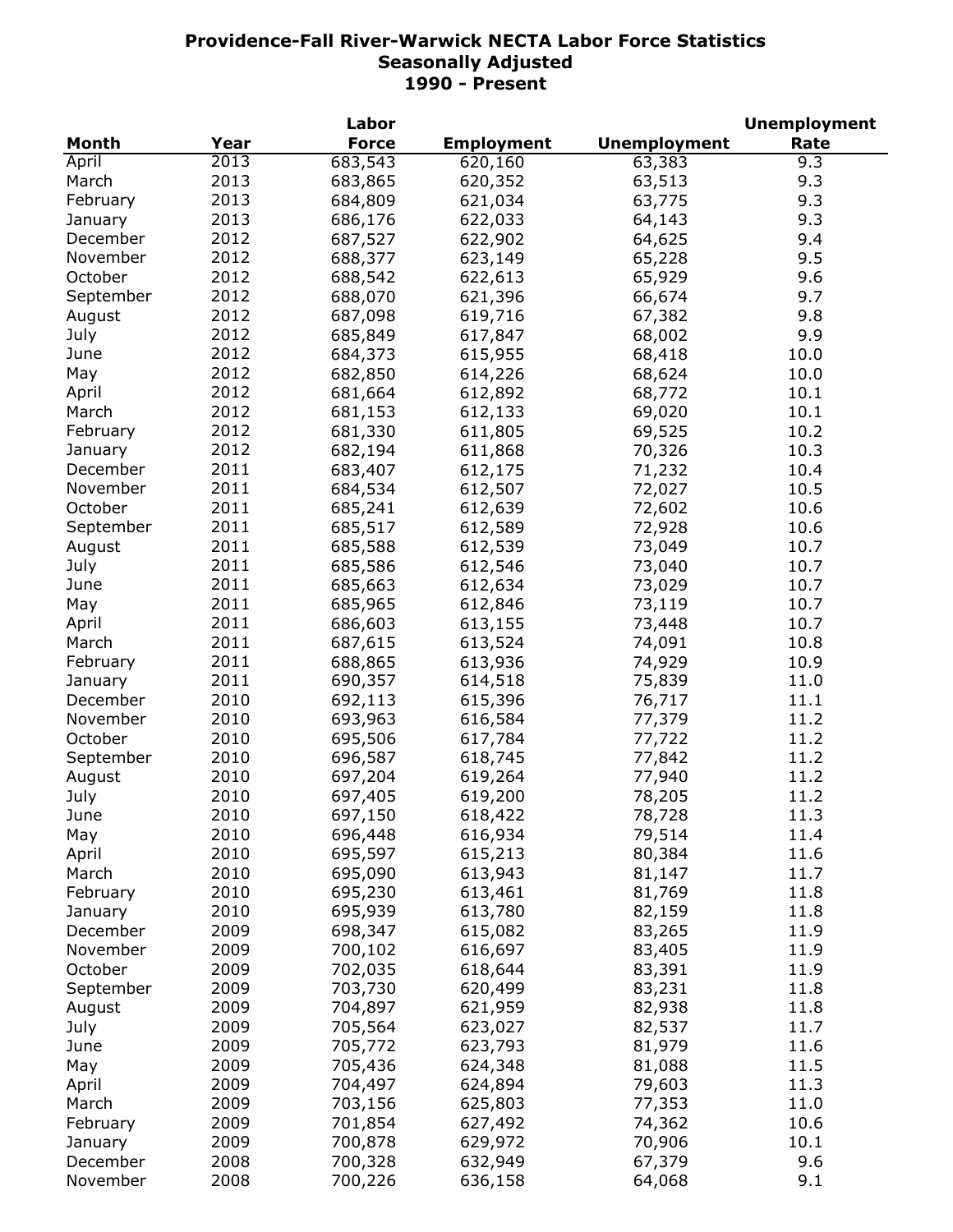|              |      | Labor        |                   |                     | <b>Unemployment</b> |
|--------------|------|--------------|-------------------|---------------------|---------------------|
| <b>Month</b> | Year | <b>Force</b> | <b>Employment</b> | <b>Unemployment</b> | Rate                |
| October      | 2008 | 700,417      | 639,301           | 61,116              | 8.7                 |
| September    | 2008 | 700,630      | 642,167           | 58,463              | 8.3                 |
| August       | 2008 | 700,634      | 644,702           | 55,932              | 8.0                 |
| July         | 2008 | 700,232      | 646,886           | 53,346              | 7.6                 |
| June         | 2008 | 699,455      | 648,779           | 50,676              | 7.2                 |
| May          | 2008 | 698,632      | 650,505           | 48,127              | 6.9                 |
|              | 2008 |              |                   |                     | 6.6                 |
| April        |      | 698,145      | 652,181           | 45,964              |                     |
| March        | 2008 | 698,237      | 653,905           | 44,332              | 6.3                 |
| February     | 2008 | 698,976      | 655,784           | 43,192              | 6.2                 |
| January      | 2008 | 700,118      | 657,763           | 42,355              | 6.0                 |
| December     | 2007 | 701,264      | 659,658           | 41,606              | 5.9                 |
| November     | 2007 | 702,119      | 661,327           | 40,792              | 5.8                 |
| October      | 2007 | 702,612      | 662,804           | 39,808              | 5.7                 |
| September    | 2007 | 702,726      | 664,003           | 38,723              | 5.5                 |
| August       | 2007 | 702,579      | 664,895           | 37,684              | 5.4                 |
| July         | 2007 | 702,439      | 665,660           | 36,779              | 5.2                 |
| June         | 2007 | 702,503      | 666,436           | 36,067              | 5.1                 |
| May          | 2007 | 702,785      | 667,254           | 35,531              | 5.1                 |
| April        | 2007 | 703,230      | 668,034           | 35,196              | 5.0                 |
| March        | 2007 | 703,779      | 668,675           | 35,104              | 5.0                 |
| February     | 2007 | 704,361      | 669,119           | 35,242              | 5.0                 |
| January      | 2007 | 704,902      | 669,331           | 35,571              | 5.0                 |
| December     | 2006 | 705,299      | 669,267           | 36,032              | 5.1                 |
| November     | 2006 | 705,395      |                   | 36,561              | 5.2                 |
|              |      |              | 668,834           |                     |                     |
| October      | 2006 | 705,216      | 668,101           | 37,115              | 5.3                 |
| September    | 2006 | 704,892      | 667,258           | 37,634              | 5.3                 |
| August       | 2006 | 704,514      | 666,439           | 38,075              | 5.4                 |
| July         | 2006 | 704,070      | 665,610           | 38,460              | 5.5                 |
| June         | 2006 | 703,511      | 664,760           | 38,751              | 5.5                 |
| May          | 2006 | 702,757      | 663,846           | 38,911              | 5.5                 |
| April        | 2006 | 701,832      | 662,901           | 38,931              | 5.5                 |
| March        | 2006 | 700,848      | 662,015           | 38,833              | 5.5                 |
| February     | 2006 | 699,976      | 661,234           | 38,742              | 5.5                 |
| January      | 2006 | 699,449      | 660,711           | 38,738              | 5.5                 |
| December     | 2005 | 699,338      | 660,544           | 38,794              | 5.5                 |
| November     | 2005 | 699,434      | 660,599           | 38,835              | 5.6                 |
| October      | 2005 | 699,379      | 660,642           | 38,737              | 5.5                 |
| September    | 2005 | 698,878      | 660,507           | 38,371              | 5.5                 |
| August       | 2005 | 697,775      | 660,054           | 37,721              | 5.4                 |
| July         | 2005 | 696,103      | 659,188           | 36,915              | 5.3                 |
| June         | 2005 | 694,068      | 657,929           | 36,139              | 5.2                 |
|              | 2005 | 691,917      | 656,366           | 35,551              | 5.1                 |
| May          |      |              |                   |                     |                     |
| April        | 2005 | 689,904      | 654,690           | 35,214              | 5.1                 |
| March        | 2005 | 688,249      | 653,152           | 35,097              | 5.1                 |
| February     | 2005 | 686,971      | 651,902           | 35,069              | 5.1                 |
| January      | 2005 | 685,960      | 650,948           | 35,012              | 5.1                 |
| December     | 2004 | 685,217      | 650,276           | 34,941              | 5.1                 |
| November     | 2004 | 684,839      | 649,905           | 34,934              | 5.1                 |
| October      | 2004 | 684,857      | 649,752           | 35,105              | 5.1                 |
| September    | 2004 | 685,208      | 649,655           | 35,553              | 5.2                 |
| August       | 2004 | 685,790      | 649,501           | 36,289              | 5.3                 |
| July         | 2004 | 686,427      | 649,247           | 37,180              | 5.4                 |
| June         | 2004 | 687,046      | 648,983           | 38,063              | 5.5                 |
| May          | 2004 | 687,684      | 648,885           | 38,799              | 5.6                 |